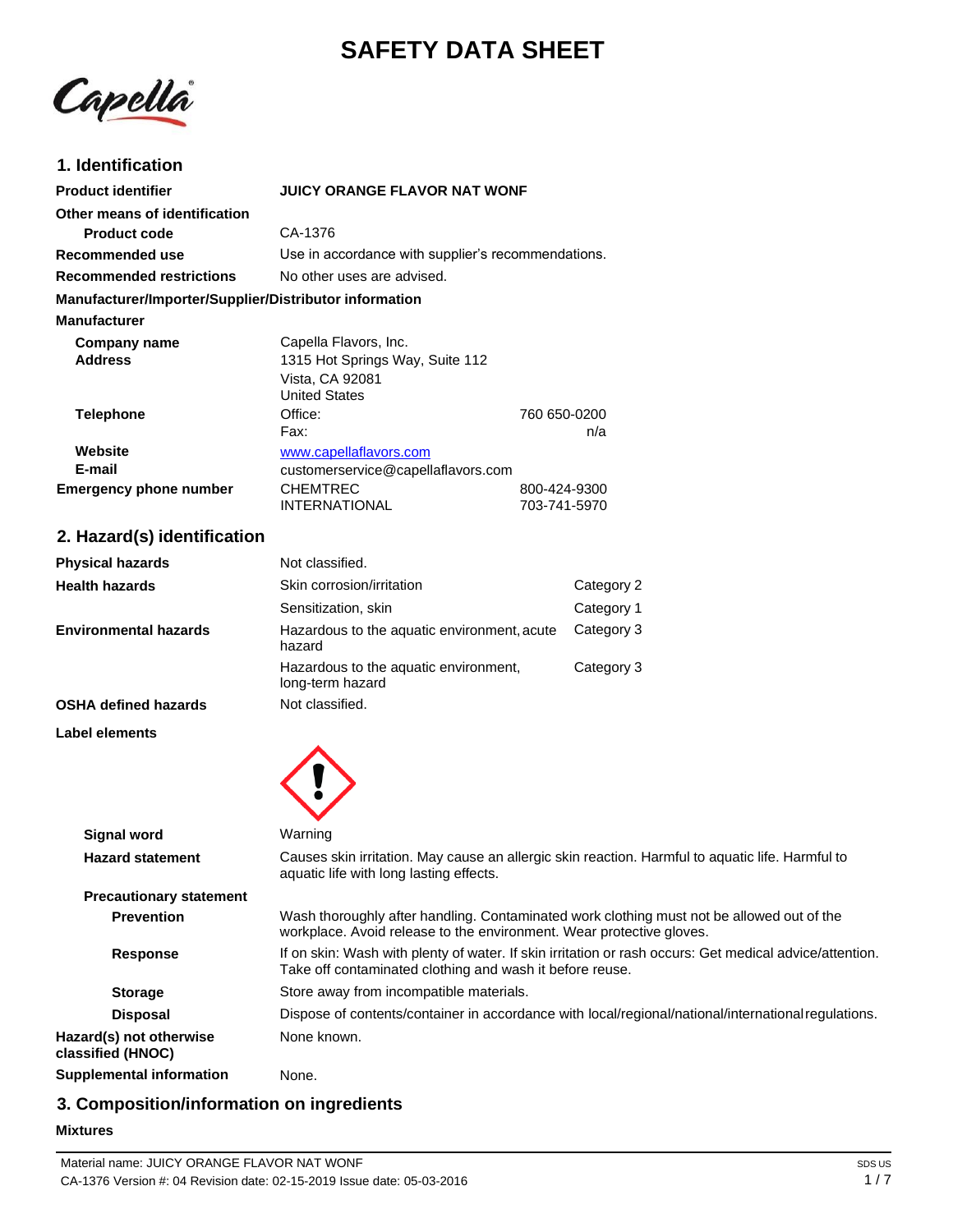| <b>Chemical name</b>                     | Common name and synonyms                                                                                            | <b>CAS number</b> | %         |
|------------------------------------------|---------------------------------------------------------------------------------------------------------------------|-------------------|-----------|
| PROPYLENE GLYCOL<br><b>NFI</b>           | <b>NOM</b>                                                                                                          | $57-55-6$         | $40 - 50$ |
| ORANGE OIL1X NA NOP                      |                                                                                                                     | 8008-57-9         | $10 - 20$ |
| Other components below reportable levels |                                                                                                                     |                   | $30 - 40$ |
|                                          | *Designates that a specific chemical identity and/or percentage of composition has been withheld as a trade secret. |                   |           |
| 4. First-aid measures                    |                                                                                                                     |                   |           |
| <b>Inhalation</b>                        | Move to fresh air. Call a physician if symptoms develop or persist.                                                 |                   |           |
| <b>Skin contact</b>                      | Remove contaminated clothing immediately and wash skin with soap and water. In case of                              |                   |           |

| <b>Skin contact</b>                                                                 | Remove contaminated clothing immediately and wash skin with soap and water. In case of<br>eczema or other skin disorders: Seek medical attention and take along these instructions. Wash<br>contaminated clothing before reuse. |
|-------------------------------------------------------------------------------------|---------------------------------------------------------------------------------------------------------------------------------------------------------------------------------------------------------------------------------|
| Eye contact                                                                         | Rinse with water. Get medical attention if irritation develops and persists.                                                                                                                                                    |
| Ingestion                                                                           | Rinse mouth. Get medical attention if symptoms occur.                                                                                                                                                                           |
| <b>Most important</b><br>symptoms/effects, acute and<br>delayed                     | Skin irritation. May cause redness and pain. May cause an allergic skin reaction. Dermatitis. Rash.                                                                                                                             |
| <b>Indication of immediate</b><br>medical attention and special<br>treatment needed | Provide general supportive measures and treat symptomatically. Keep victim under observation.<br>Symptoms may be delayed.                                                                                                       |
| <b>General information</b>                                                          | Ensure that medical personnel are aware of the material(s) involved, and take precautions to<br>protect themselves. Wash contaminated clothing before reuse.                                                                    |

# **5. Fire-fighting measures**

| Suitable extinguishing media                                     | Alcohol resistant foam. Powder. Carbon dioxide (CO2).                                         |
|------------------------------------------------------------------|-----------------------------------------------------------------------------------------------|
| Unsuitable extinguishing<br>media                                | Do not use water jet as an extinguisher, as this will spread the fire.                        |
| Specific hazards arising from<br>the chemical                    | During fire, gases hazardous to health may be formed.                                         |
| Special protective equipment<br>and precautions for firefighters | Self-contained breathing apparatus and full protective clothing must be worn in case of fire. |
| <b>Fire fighting</b><br>equipment/instructions                   | Move containers from fire area if you can do so without risk.                                 |
| <b>Specific methods</b>                                          | Use standard firefighting procedures and consider the hazards of other involved materials.    |
| <b>General fire hazards</b>                                      | No unusual fire or explosion hazards noted.                                                   |

## **6. Accidental release measures**

| Personal precautions,<br>protective equipment and<br>emergency procedures | Keep unnecessary personnel away. Keep people away from and upwind of spill/leak. Wear<br>appropriate protective equipment and clothing during clean-up. Avoid breathing mist/vapors. Do<br>not touch damaged containers or spilled material unless wearing appropriate protective clothing.<br>Ensure adequate ventilation. Local authorities should be advised if significant spillages cannot be<br>contained. For personal protection, see section 8 of the SDS. |
|---------------------------------------------------------------------------|---------------------------------------------------------------------------------------------------------------------------------------------------------------------------------------------------------------------------------------------------------------------------------------------------------------------------------------------------------------------------------------------------------------------------------------------------------------------|
| <b>Methods and materials for</b><br>containment and cleaning up           | Use water spray to reduce vapors or divert vapor cloud drift. Prevent entry into waterways, sewer,<br>basements or confined areas.                                                                                                                                                                                                                                                                                                                                  |
|                                                                           | Large Spills: Stop the flow of material, if this is without risk. Dike the spilled material, where this is<br>possible. Absorb in vermiculite, dry sand or earth and place into containers. Following product<br>recovery, flush area with water.                                                                                                                                                                                                                   |
|                                                                           | Small Spills: Wipe up with absorbent material (e.g. cloth, fleece). Clean surface thoroughly to<br>remove residual contamination.                                                                                                                                                                                                                                                                                                                                   |
|                                                                           | Never return spills to original containers for re-use. For waste disposal, see section 13 of the SDS.                                                                                                                                                                                                                                                                                                                                                               |
| <b>Environmental precautions</b>                                          | Avoid release to the environment. Inform appropriate managerial or supervisory personnel of all<br>environmental releases. Prevent further leakage or spillage if safe to do so. Avoid discharge into<br>drains, water courses or onto the ground.                                                                                                                                                                                                                  |
| 7. Handling and storage                                                   |                                                                                                                                                                                                                                                                                                                                                                                                                                                                     |
| <b>Precautions for safe handling</b>                                      | Avoid breathing mist/vapors. Avoid contact with eyes, skin, and clothing. Avoid prolonged                                                                                                                                                                                                                                                                                                                                                                           |

release to the environment. Observe good industrial hygiene practices.

exposure. Provide adequate ventilation. Wear appropriate personal protective equipment. Avoid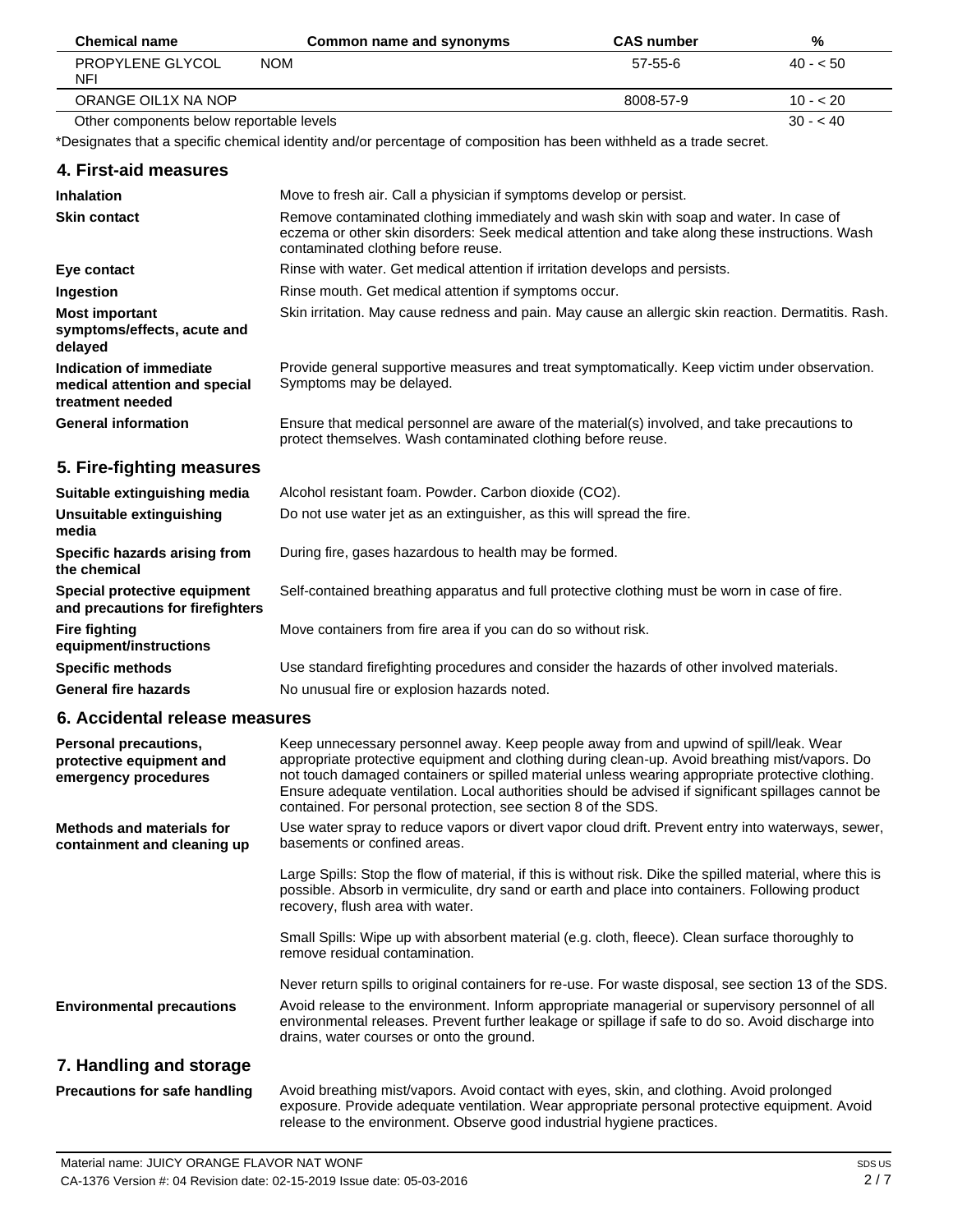# **8. Exposure controls/personal protection**

#### **Occupational exposure limits**

The following constituents are the only constituents of the product which have a PEL, TLV or other recommended exposure limit. At this time, the other constituents have no known exposure limits.

| US. Workplace Environmental Exposure Level (WEEL) Guides |                                                                                                                                                                                                                                                                                                                                                                                                                  |                   |             |
|----------------------------------------------------------|------------------------------------------------------------------------------------------------------------------------------------------------------------------------------------------------------------------------------------------------------------------------------------------------------------------------------------------------------------------------------------------------------------------|-------------------|-------------|
| <b>Components</b>                                        | Type                                                                                                                                                                                                                                                                                                                                                                                                             | Value             | <b>Form</b> |
| PROPYLENE GLYCOL<br>NOM NFI (CAS 57-55-6)                | TWA                                                                                                                                                                                                                                                                                                                                                                                                              | $10 \text{ mg/m}$ | Aerosol.    |
| <b>Biological limit values</b>                           | No biological exposure limits noted for the ingredient(s).                                                                                                                                                                                                                                                                                                                                                       |                   |             |
| Appropriate engineering<br>controls                      | Good general ventilation should be used. Ventilation rates should be matched to conditions. If<br>applicable, use process enclosures, local exhaust ventilation, or other engineering controls to<br>maintain airborne levels below recommended exposure limits. If exposure limits have not been<br>established, maintain airborne levels to an acceptable level. Provide eyewash station and safety<br>shower. |                   |             |
|                                                          | Individual protection measures, such as personal protective equipment                                                                                                                                                                                                                                                                                                                                            |                   |             |
| <b>Eye/face protection</b>                               | Face shield is recommended. Wear safety glasses with side shields (or goggles).                                                                                                                                                                                                                                                                                                                                  |                   |             |
| <b>Skin protection</b><br><b>Hand protection</b>         | Wear appropriate chemical resistant gloves.                                                                                                                                                                                                                                                                                                                                                                      |                   |             |
| <b>Other</b>                                             | Wear appropriate chemical resistant clothing. Use of an impervious apron is recommended.                                                                                                                                                                                                                                                                                                                         |                   |             |
| <b>Respiratory protection</b><br><b>Thermal hazards</b>  | In case of insufficient ventilation, wear suitable respiratory equipment.<br>Wear appropriate thermal protective clothing, when necessary.                                                                                                                                                                                                                                                                       |                   |             |
| <b>General hygiene</b><br>considerations                 | Always observe good personal hygiene measures, such as washing after handling the material<br>and before eating, drinking, and/or smoking. Routinely wash work clothing and protective<br>equipment to remove contaminants. Contaminated work clothing should not be allowed out of the<br>workplace.                                                                                                            |                   |             |

### **9. Physical and chemical properties**

| Appearance                                   |                                               |
|----------------------------------------------|-----------------------------------------------|
| <b>Physical state</b>                        | Liquid.                                       |
| Form                                         | Liquid.                                       |
| Color                                        | Not available.                                |
| Odor                                         | Not available.                                |
| <b>Odor threshold</b>                        | Not available.                                |
| рH                                           | Not available.                                |
| Melting point/freezing point                 | -74.2 $\degree$ F (-59 $\degree$ C) estimated |
| Initial boiling point and boiling<br>range   | 370.76 °F (188.2 °C) estimated                |
| <b>Flash point</b>                           | $>$ 220.0 °F ( $>$ 104.4 °C)                  |
| <b>Evaporation rate</b>                      | Not available.                                |
| Flammability (solid, gas)                    | Not applicable.                               |
| Upper/lower flammability or explosive limits |                                               |
| <b>Flammability limit - lower</b><br>$(\% )$ | Not available.                                |
| <b>Flammability limit - upper</b><br>$(\% )$ | Not available.                                |
| Explosive limit - lower (%)                  | Not available.                                |
| Explosive limit - upper (%)                  | Not available.                                |
| Vapor pressure                               | 0.1 hPa estimated                             |
| Vapor density                                | Not available.                                |
| <b>Relative density</b>                      | Not available.                                |
|                                              |                                               |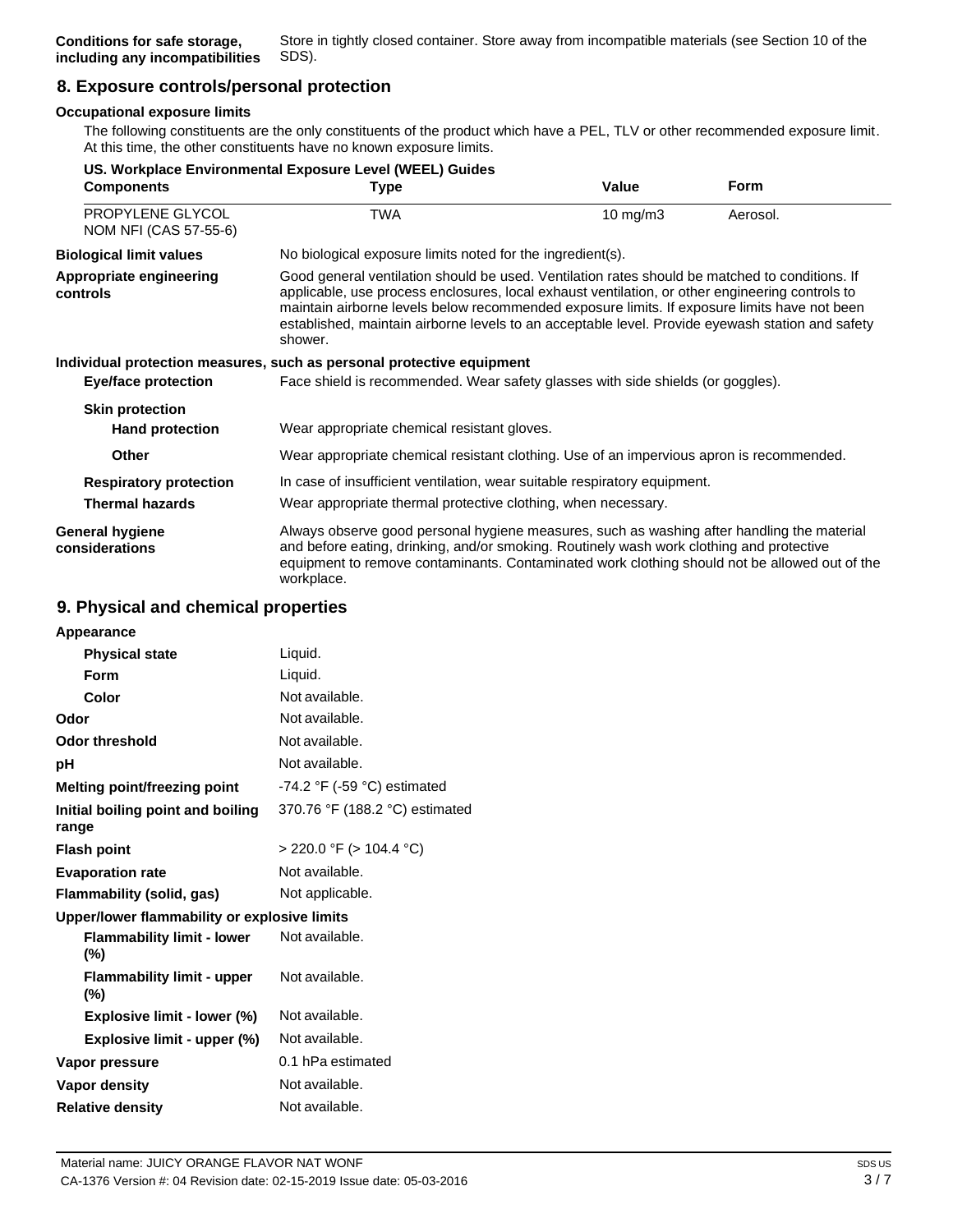| Solubility(ies)                                   |                                                                                                                            |
|---------------------------------------------------|----------------------------------------------------------------------------------------------------------------------------|
| Solubility (water)                                | Not available.                                                                                                             |
| <b>Partition coefficient</b><br>(n-octanol/water) | Not available.                                                                                                             |
| <b>Auto-ignition temperature</b>                  | 700 °F (371.11 °C) estimated                                                                                               |
| <b>Decomposition temperature</b>                  | Not available.                                                                                                             |
| <b>Viscosity</b>                                  | Not available.                                                                                                             |
| <b>Other information</b>                          |                                                                                                                            |
| <b>Explosive properties</b>                       | Not explosive.                                                                                                             |
| <b>Flammability class</b>                         | Combustible IIIB estimated                                                                                                 |
| <b>Oxidizing properties</b>                       | Not oxidizing.                                                                                                             |
| <b>Refractive index</b>                           | 1.3825 - 1.4125                                                                                                            |
| <b>Specific gravity</b>                           | $1.02 - 1.05$                                                                                                              |
| 10. Stability and reactivity                      |                                                                                                                            |
| <b>Reactivity</b>                                 | The product is stable and non-reactive under normal conditions of use, storage and transport.                              |
| <b>Chemical stability</b>                         | Material is stable under normal conditions.                                                                                |
| <b>Possibility of hazardous</b><br>reactions      | Hazardous polymerization does notoccur.                                                                                    |
| <b>Conditions to avoid</b>                        | Keep away from heat, hot surfaces, sparks, open flames and other ignition sources. Contact with<br>incompatible materials. |
| Incompatible materials                            | Strong oxidizing agents.                                                                                                   |
| <b>Hazardous decomposition</b>                    | No hazardous decomposition products are known.                                                                             |

**Hazardous decomposition products**

# **11. Toxicological information**

### **Information on likely routes of exposure**

| <b>Inhalation</b>                                                                  | Prolonged inhalation may be harmful.                                                                                |
|------------------------------------------------------------------------------------|---------------------------------------------------------------------------------------------------------------------|
| <b>Skin contact</b>                                                                | Causes skin irritation. May cause an allergic skin reaction.                                                        |
| Eye contact                                                                        | Direct contact with eyes may cause temporary irritation.                                                            |
| Ingestion                                                                          | Expected to be a low ingestion hazard.                                                                              |
| Symptoms related to the<br>physical, chemical and<br>toxicological characteristics | Skin irritation. May cause redness and pain. May cause an allergic skin reaction. Dermatitis.<br>Rash.              |
| Information on toxicological effects                                               |                                                                                                                     |
| <b>Acute toxicity</b>                                                              | Not available.                                                                                                      |
| <b>Skin corrosion/irritation</b>                                                   | Causes skin irritation.                                                                                             |
| Serious eye damage/eye<br>irritation                                               | Direct contact with eyes may cause temporary irritation.                                                            |
| Respiratory or skin sensitization                                                  |                                                                                                                     |
| <b>Respiratory sensitization</b>                                                   | Not a respiratory sensitizer.                                                                                       |
| <b>Skin sensitization</b>                                                          | May cause an allergic skin reaction.                                                                                |
| Germ cell mutagenicity                                                             | No data available to indicate product or any components present at greater than 0.1% are<br>mutagenic or genotoxic. |
| Carcinogenicity                                                                    | Not classifiable as to carcinogenicity to humans.                                                                   |
| IARC Monographs. Overall Evaluation of Carcinogenicity<br>Not listed.              |                                                                                                                     |
|                                                                                    | OSHA Specifically Regulated Substances (29 CFR 1910.1001-1052)                                                      |
| Not regulated.                                                                     | US. National Toxicology Program (NTP) Report on Carcinogens                                                         |
| Not listed.                                                                        |                                                                                                                     |

**Reproductive toxicity** This product is not expected to cause reproductive or developmental effects.

**Specific target organ toxicity single exposure** Not classified.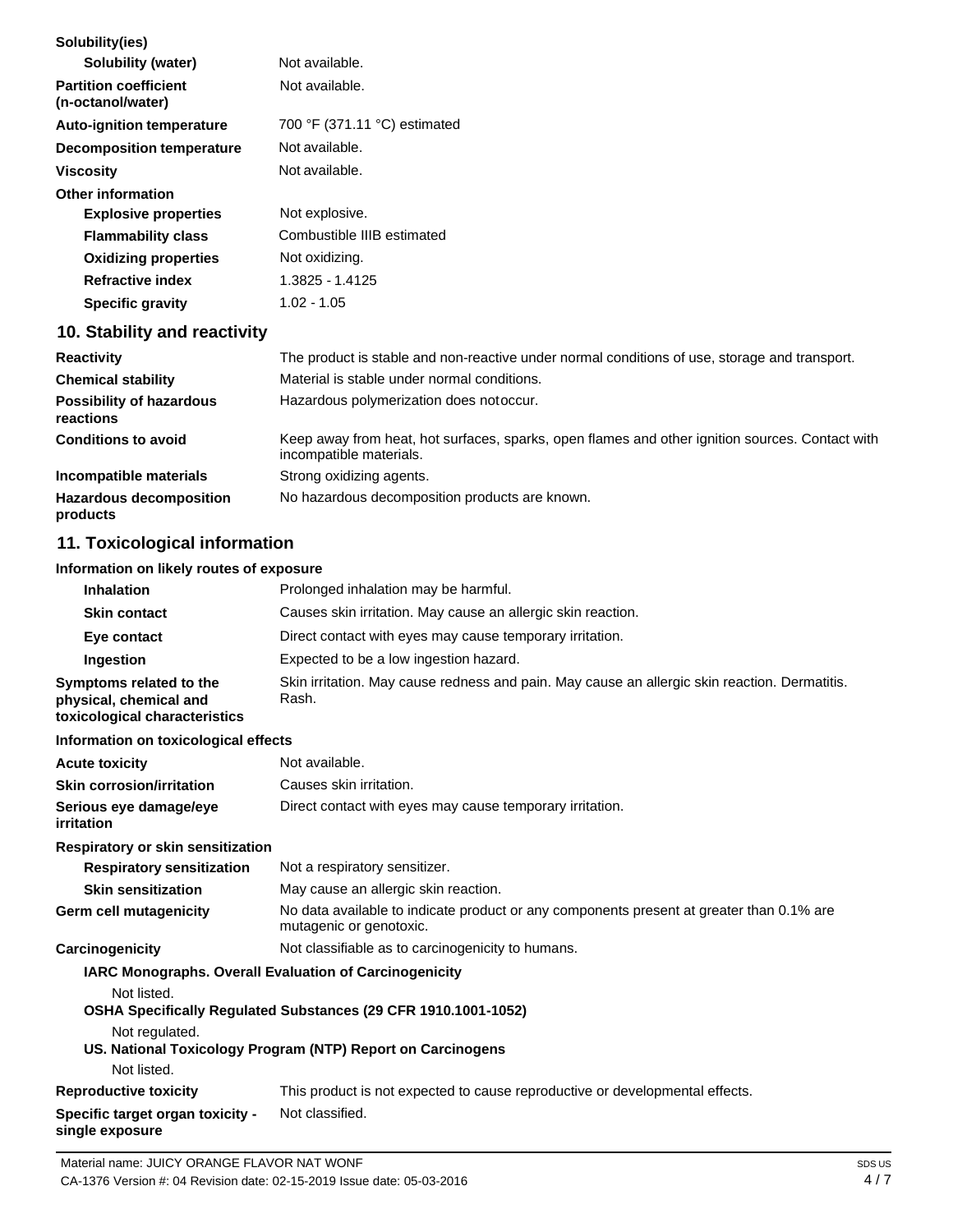| Specific target organ toxicity -<br>repeated exposure                 | Not classified.                                                                                                                                                                                                                                                                                                                                   |  |
|-----------------------------------------------------------------------|---------------------------------------------------------------------------------------------------------------------------------------------------------------------------------------------------------------------------------------------------------------------------------------------------------------------------------------------------|--|
| <b>Aspiration hazard</b>                                              | Not an aspiration hazard.                                                                                                                                                                                                                                                                                                                         |  |
| <b>Chronic effects</b>                                                | Prolonged inhalation may be harmful.                                                                                                                                                                                                                                                                                                              |  |
| 12. Ecological information                                            |                                                                                                                                                                                                                                                                                                                                                   |  |
| <b>Ecotoxicity</b>                                                    | Harmful to aquatic life with long lasting effects.                                                                                                                                                                                                                                                                                                |  |
| Persistence and degradability                                         | No data is available on the degradability of any ingredients in the mixture.                                                                                                                                                                                                                                                                      |  |
| <b>Bioaccumulative potential</b>                                      |                                                                                                                                                                                                                                                                                                                                                   |  |
| Partition coefficient n-octanol / water (log Kow)<br>PROPYLENE GLYCOL | NOM NFI<br>$-0.92$                                                                                                                                                                                                                                                                                                                                |  |
| <b>Mobility in soil</b>                                               | No data available.                                                                                                                                                                                                                                                                                                                                |  |
| Other adverse effects                                                 | No other adverse environmental effects (e.g. ozone depletion, photochemical ozone creation<br>potential, endocrine disruption, global warming potential) are expected from this component.                                                                                                                                                        |  |
| 13. Disposal considerations                                           |                                                                                                                                                                                                                                                                                                                                                   |  |
| <b>Disposal instructions</b>                                          | Collect and reclaim or dispose in sealed containers at licensed waste disposal site. Do not allow<br>this material to drain into sewers/water supplies. Do not contaminate ponds, waterways or ditches<br>with chemical or used container. Dispose of contents/container in accordance with<br>local/regional/national/international regulations. |  |
| <b>Local disposal regulations</b>                                     | Dispose in accordance with all applicable regulations.                                                                                                                                                                                                                                                                                            |  |
| Hazardous waste code                                                  | The waste code should be assigned in discussion between the user, the producer and the waste<br>disposal company.                                                                                                                                                                                                                                 |  |
| Waste from residues / unused<br>products                              | Dispose of in accordance with local regulations. Empty containers or liners may retain some<br>product residues. This material and its container must be disposed of in a safe manner (see:<br>Disposal instructions).                                                                                                                            |  |
| <b>Contaminated packaging</b>                                         | Since emptied containers may retain product residue, follow label warnings even after container is<br>emptied. Empty containers should be taken to an approved waste handling site for recycling or<br>disposal.                                                                                                                                  |  |

# **14. Transport information**

| <b>DOT</b>                        |                                                                                                      |
|-----------------------------------|------------------------------------------------------------------------------------------------------|
| <b>UN number</b>                  | <b>UN3082</b>                                                                                        |
| UN proper shipping name           | Environmentally hazardous substances, liquid, n.o.s.                                                 |
| <b>Transport hazard class(es)</b> |                                                                                                      |
| <b>Class</b>                      | 9                                                                                                    |
| <b>Subsidiary risk</b>            |                                                                                                      |
| Label(s)                          | 9                                                                                                    |
| <b>Packing group</b>              | Ш                                                                                                    |
|                                   | Special precautions for user Read safety instructions, SDS and emergency procedures before handling. |
| <b>Special provisions</b>         | 8, 146, 335, IB3, T4, TP1, TP29                                                                      |
| <b>Packaging exceptions</b>       | 155                                                                                                  |
| Packaging non bulk                | 203                                                                                                  |
| Packaging bulk                    | 241                                                                                                  |
| <b>IATA</b>                       |                                                                                                      |
| <b>UN number</b>                  | <b>UN3082</b>                                                                                        |
| UN proper shipping name           | Environmentally hazardous substance, liquid, n.o.s.                                                  |
| Transport hazard class(es)        |                                                                                                      |
| <b>Class</b>                      | 9                                                                                                    |
| <b>Subsidiary risk</b>            |                                                                                                      |
| Packing group                     | Ш                                                                                                    |
| <b>Environmental hazards</b>      | Yes                                                                                                  |
| <b>ERG Code</b>                   | 9L                                                                                                   |
|                                   | Special precautions for user Read safety instructions, SDS and emergency procedures before handling. |
| Other information                 |                                                                                                      |
| Passenger and cargo<br>aircraft   | Allowed with restrictions.                                                                           |
| Cargo aircraft only               | Allowed with restrictions.                                                                           |
| <b>IMDG</b>                       |                                                                                                      |
| <b>UN number</b>                  | <b>UN3082</b>                                                                                        |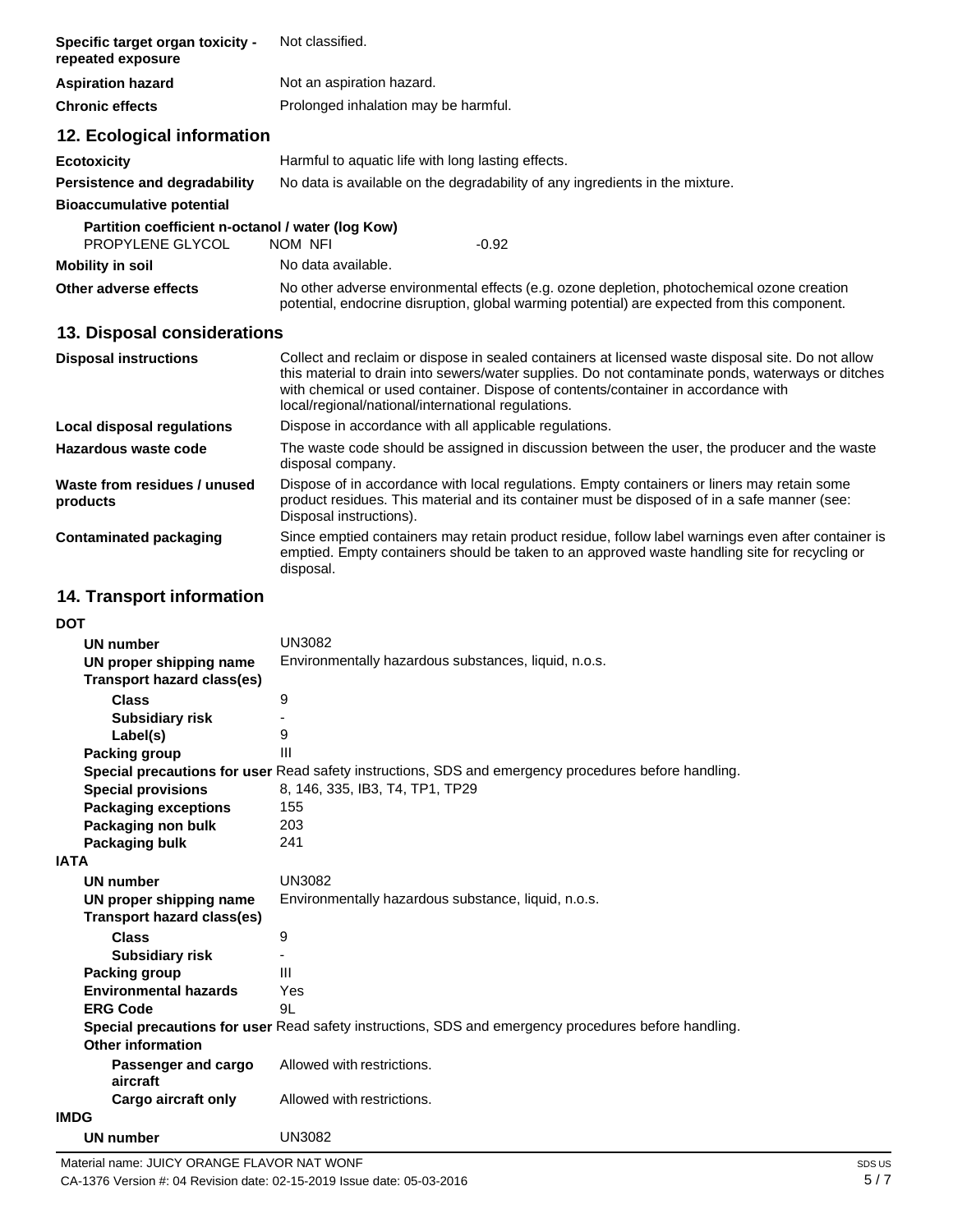| UN proper shipping name        | ENVIRONMENTALLY HAZARDOUS SUBSTANCE, LIQUID, N.O.S., MARINE POLLUTANT                                |
|--------------------------------|------------------------------------------------------------------------------------------------------|
| Transport hazard class(es)     |                                                                                                      |
| <b>Class</b>                   | 9                                                                                                    |
| <b>Subsidiary risk</b>         |                                                                                                      |
| Packing group                  | Ш                                                                                                    |
| <b>Environmental hazards</b>   |                                                                                                      |
| <b>Marine pollutant</b>        | Yes                                                                                                  |
| EmS                            | $F-A. S-F$                                                                                           |
|                                | Special precautions for user Read safety instructions, SDS and emergency procedures before handling. |
| Transport in bulk according to | Not established.                                                                                     |

**Annex II of MARPOL 73/78 and the IBC Code**

**DOT; IATA; IMDG**



**Marine pollutant**



**General information**

IMDG Regulated Marine Pollutant.

### **15. Regulatory information**

**US federal regulations**

This product is a "Hazardous Chemical" as defined by the OSHA Hazard Communication Standard, 29 CFR 1910.1200.

**Toxic Substances Control Act (TSCA)**

**TSCA Section 12(b) Export Notification (40 CFR 707, Subpt. D)**

Not regulated.

**CERCLA Hazardous Substance List (40 CFR 302.4)**

Not listed.

**SARA 304 Emergency release notification**

Not regulated.

**OSHA Specifically Regulated Substances (29 CFR 1910.1001-1052)**

Not regulated.

**Superfund Amendments and Reauthorization Act of 1986 (SARA)** 

### **SARA 302 Extremely hazardous substance**

Not listed.

**SARA 311/312 Hazardous chemical** No (Exempt)

**SARA 313 (TRI reporting)** Not regulated.